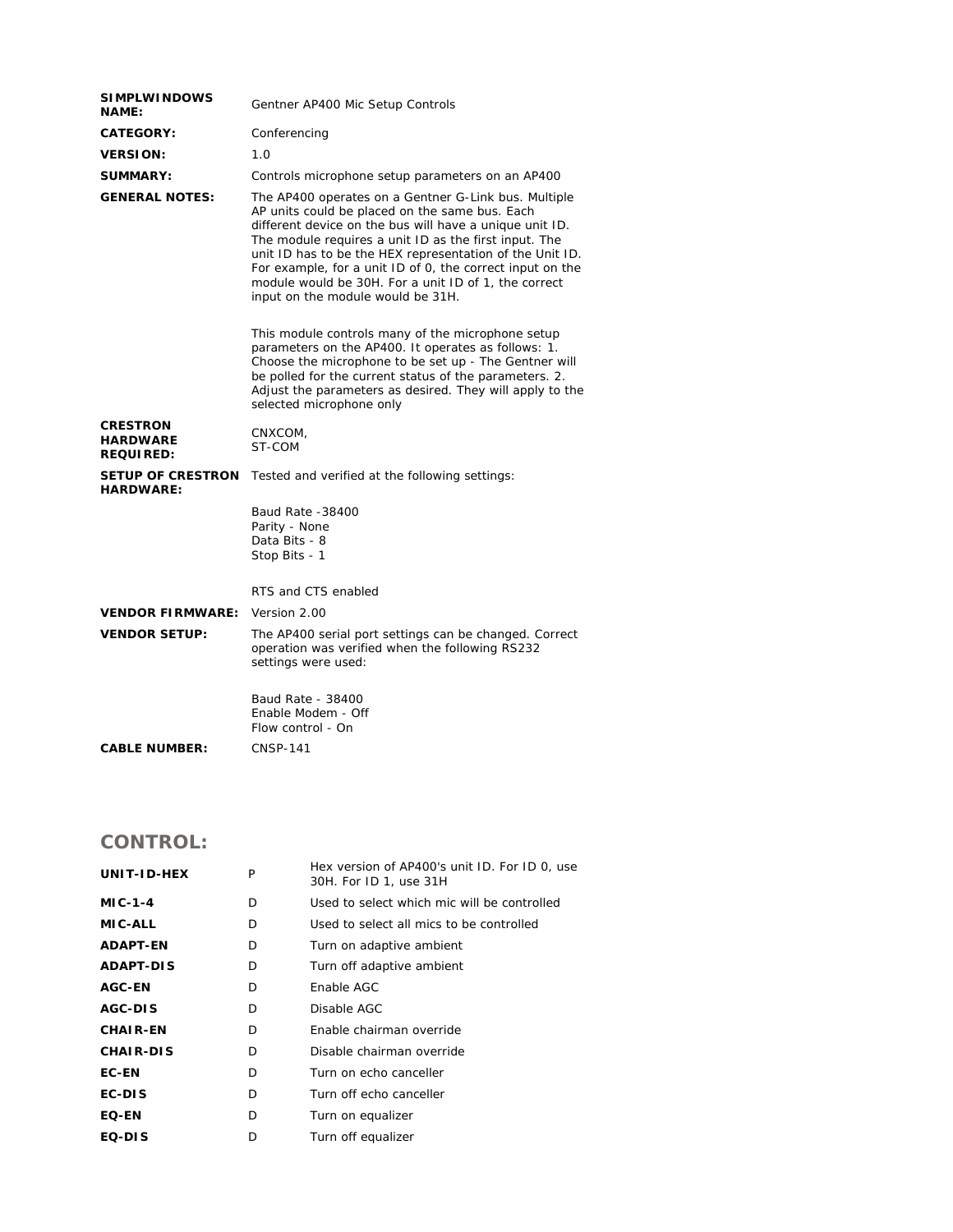| <b>MHP-EN</b>      | D | Turn on high pass filter                                                                                                                                 |
|--------------------|---|----------------------------------------------------------------------------------------------------------------------------------------------------------|
| MHP-DIS            | D | Turn off high pass filter                                                                                                                                |
| <b>MLINE-ODB</b>   | D | Set to Odb gain                                                                                                                                          |
| MLINE-25DB         | D | Set to 25DB gain                                                                                                                                         |
| <b>MLINE-55DB</b>  | D | Set to 55DB gain                                                                                                                                         |
| <b>PHANTOM-ON</b>  | D | Turn on phantom power                                                                                                                                    |
| <b>PHANTOM-OFF</b> | D | Turn off phantom power                                                                                                                                   |
| <b>POLL</b>        | D | Poll the AP400 for the state of the currently<br>selected microphone. Can usually be set to 0<br>since polling is done whenever a new mic is<br>selected |
| AP400-RX\$         | S | Serial data string to be routed from a<br>CNXCOM, ST-COM, or CNXCOM                                                                                      |

## **FEEDBACK:**

 $\hat{\mathcal{L}}$ 

| <b>MIC-1-4-FB</b>     | D | Indicates which microphone channel is<br>currently being adjusted |
|-----------------------|---|-------------------------------------------------------------------|
| <b>MIC-ALL-FB</b>     | D | Indicates that all microphone channels are<br>being adjusted      |
| <b>ADAPT-EN-FB</b>    | D | Real feedback indicating that adaptive<br>ambient is on           |
| <b>ADAPT-DIS-FB</b>   | D | Real feedback indicating that adaptive<br>ambient is off          |
| AGC-EN-FB             | D | Real feedback indicating that AGC is on                           |
| <b>AGC-DIS-FB</b>     | D | Real feedback indicating that AGC is off                          |
| <b>CHAIR-EN-FB</b>    | D | Real feedback indicating that chairman<br>override is enabled     |
| <b>CHAIR-DIS-FB</b>   | D | Real feedback indicating that chairman<br>override is disabled    |
| <b>EC-EN-FB</b>       | D | Real feedback indicating that echo canceller is<br>on             |
| <b>EC-DIS-FB</b>      | D | Real feedback indicating that echo canceller is<br>off            |
| <b>EQ-EN-FB</b>       | D | Real feedback indicating that equalizer is on                     |
| EQ-DIS-FB             | D | Real feedback indicating that equalizer is off                    |
| MHP-EN-FB             | D | Real feedback indicating that high pass filter is<br>on           |
| <b>MHP-DIS-FB</b>     | D | Real feedback indicating that high pass filter is<br>off          |
| <b>MLINE-ODB-FB</b>   | D | Real feedback indicating that Odb gain is set                     |
| MLINE-25DB-FB         | D | Real feedback indicating that 25DB gain is set                    |
| <b>MLINE-55DB-FB</b>  | D | Real feedback indicating that 55DB gain is set                    |
| <b>PHANTOM-ON-FB</b>  | D | Real feedback indicating that phantom power<br>is on              |
| <b>PHANTOM-OFF-FB</b> | D | Real feedback indicating that phantom power<br>is off             |
| <b>AP400-TX\$</b>     | S | Serial data string to be routed to a CNXCOM,<br>ST-COM, or CNXCOM |

 $\mathcal{L}^{\text{max}}_{\text{max}}$ 

**.UPZ FILE USED FOR TESTING:** 5.04.05x.upz **COMPILER USED FOR TESTING:** SimplWindows Version 1.22 SAMPLE PROGRAM: GAP4TST1